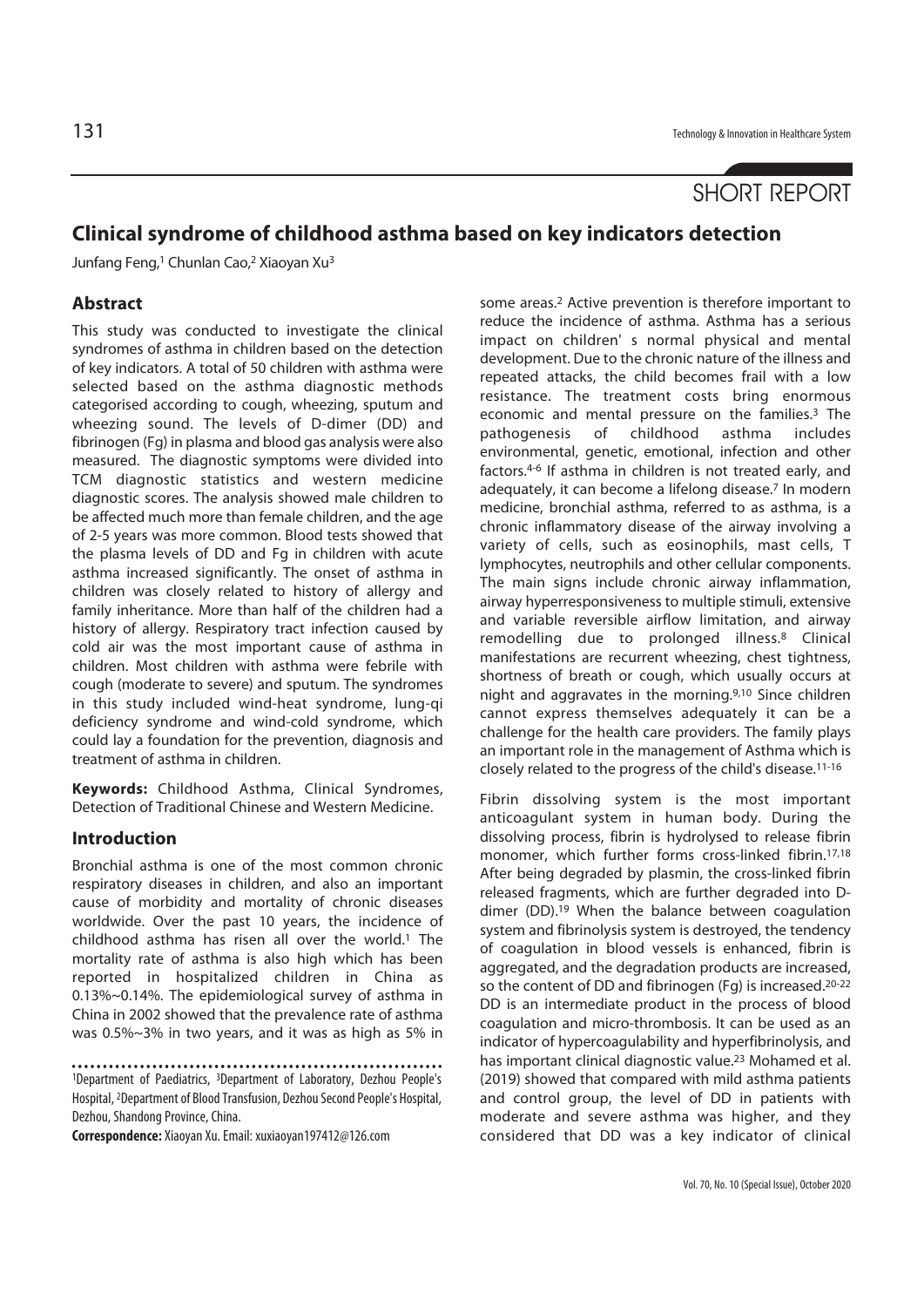symptoms in patients with asthma.<sup>24</sup> A good clinical history along with a physical examination revealing bilateral wheezing with a prolonged expiratory phase along with a family history provides an accurate diagnosis.

The family history, allergic history and inducing factors of the patients should be enquired, to determine the diagnosis and provide the correct therapy.25-29 This report aims to study the clinical syndromes of asthma in children in China based on the detection of key indicators.

#### **Methods and Results**

Fifty children with asthma tested and treated in Dezhou People's Hospital from February 2018 to February 2019 were selected for the study. Written consent was obtained from all patients or their guardians for participating. Based on the age, trigger, personal history, allergic history, family history, symptoms, signs, treatment before admission and laboratory examination results after admission (such as routine blood tests, immunity, Mycoplasma pneumoniae antibody, inhalation/ingestion allergen screening) of children with asthma, the characteristics of children with asthma were analysed. The common clinical syndromes of acute attack of asthma in children were also summarised. This study was approved by the Ethics Committee of Dezhou People's Hospital.

Inclusion criteria: Children between one and 15 years with asthma who met the above diagnostic criteria were selected. Exclusion criteria: Children older than 15 years or younger than 1 year, children with other serious complications or primary diseases, and/or did not provide complete answers to the case observation questions for **Table-1:** Comparison of main symptoms and signs between the two groups before treatment (x±s).

| Symptoms/signs | <b>Before treatment</b> | <b>After treatment</b> |
|----------------|-------------------------|------------------------|
| Cough          | $1.79 + 0.65$           | $0.09 + 0.41$          |
| Wheezing       | $1.45 + 0.67$           | $0.08 + 0.26$          |
| Phlegm         | $1.78 + 0.59$           | $0.34 + 0.44$          |
| Wheezing sound | $2.03 + 0.72$           | $0.12 + 0.35$          |

determining the syndrome. In addition, children with poor compliance were excluded. Children whose family members requested to withdraw from the clinical trial were also excluded. If serious adverse events occurred during the treatment, such as allergies to medicines, the children were removed from the study. Moreover, included children who did not follow the prescribed medication and treatment or incomplete case reports were not continued in the study.

Diagnosis of asthma was based on the symptoms of wheezing, coughing, shortness of breath and chest tightness recurring repeatedly. If wheezing sounds were heard in the lungs, any of the following bronchodilation tests were used to assist in the diagnosis: inhalation of quick-acting β 2 receptor agonist nebulized solution or aerosol, and subcutaneous injection of 0.1% epinephrine 0.01ml/kg. If the result was positive, asthma was diagnosed. It was also noted that if within 15 to 30 minutes after any of the above tests, wheezing continued or was significantly reduced or alleviated. If conditions permitted, PEF or FEV1 were performed before and after treatment in children over 5 years age. If PEF and FEVI increased by 15% after treatment, asthma was considered confirmed. If there was no wheezing sound in the lungs



**Figure-1:** Statistical chart of basic situation of children (A: Gender composition of children B: Age composition of children).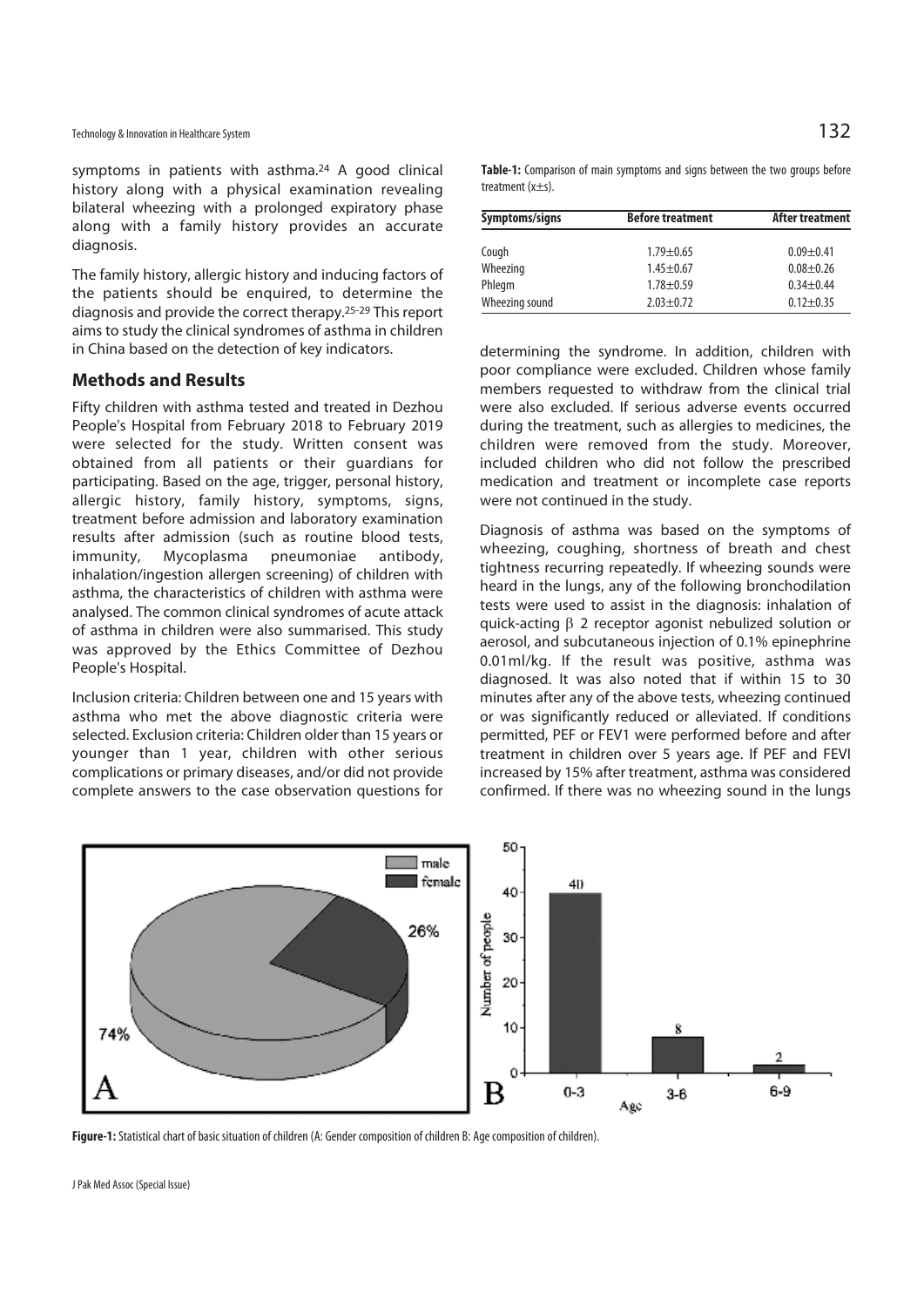

Figure-2: Relevant causes of asthma in children (A: The proportion of predisposing factors of childhood asthma; B: The proportion of allergic history; C: The proportion of family history).

and FEV1 > 75%, bronchial provocation test was done. If positive, asthma was diagnosed.

The main symptoms and signs scoring criteria were as follows.

**Cough:** no (0 points); mild (1 point) occasional attack of cough, moderate (2 points): cough more, cough a few times, but does not affect normal life, between mild and severe; severe (3 points): cough frequently day and night, affecting sleep and activity. Asthma: no (0 point); mild (1 point): wheezing occasionally attacks, does not affect sleep and activity; moderate (2 points): wheezing attacks more frequent, can lie flat, between mild and severe; severe (3 points): wheezing obvious, cannot lie flat, affecting sleep and activity. Phlegm ringing: no (0 points); mild (1 point): mild phlegm ringing in larynx; moderate (2 points): phlegm ringing in larynx between mild and severe; severe (3 points): phlegm roaring in larynx; Breathing sound: no (0 points); less (1 points): occasionally audible, or appear after deep breathing; medium (2 points): scattered; more (3 points): always audible; Symptom scoring criteria: There are no symptoms during the day or night (0 points). There are a few symptoms during the day, which lasts for a short time, such as waking up once or waking up early at night (1 point). There are two or more symptoms during the day, such as waking up twice or more at night, including early awakening (2 points). There are slight symptoms during most hours of the day, such as waking up several times at night, but it has little impact on normal life (3 points). The symptoms are more serious in most time of the day, which has an impact on normal life and patient cannot fall asleep at night (4 points).

According to the clinical practice and the evaluation method of general curative effect index, the scores of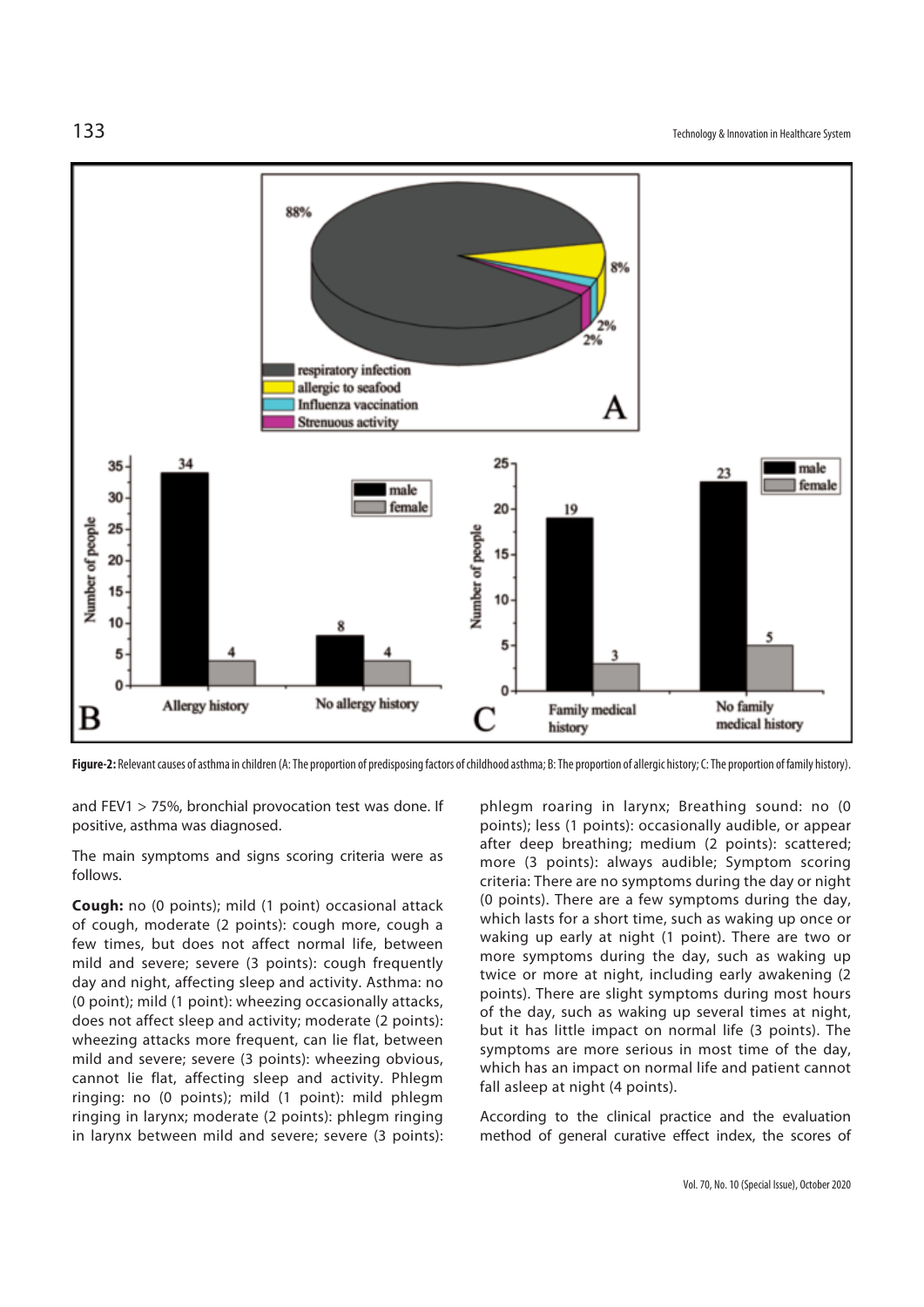

Figure-3: Contrastive analysis of main symptoms in children (A: Children's symptoms are counted according to the degree of cough; B: Children's symptoms are counted according to the time of cough; C: Children's symptoms are counted by sputum amount D: Children's symptoms are counted by wheezing sound or not).

main symptoms and signs before and after treatment, the comprehensive curative effect was judged by the integral improvement rate. The improvement rate of integral= (total integral before treatment-total integral after treatment)/total integral before treatment. The score was considered100% clinical control, if the total integral of the syndrome after treatment decreased by more than 90% compared with the before treatment score. Significant effect: After treatment, the score of syndrome decreased by more than 67-89% compared with that before treatment. Effective: After treatment, the score of syndromes decreased by more than 34-67% compared with that before treatment. Invalid: After treatment, the score of syndromes decreased by less than 34%

compared with before treatment.

**Determination of DD:** 8 mL cubital vein blood was extracted and placed in a vacuum container (containing 10 mmol/L sodium citrate, mixed with blood at a ratio of 1:9 to anticoagulate) and was sent to the Laboratory for testing. The method was determined by immunofiltration and the normal value was < 200 ug/L. Determination of Fg: 2 mL cubital vein blood was extracted and placed in a vacuum blood vessel (containing 10 mmol/L sodium citrate, mixed with blood in a ratio of 1:9 to anticoagulate). The blood was tested in the laboratory and determined by thrombin turbidimetry, and the normal value was 2-4 g/L. All the data were processed by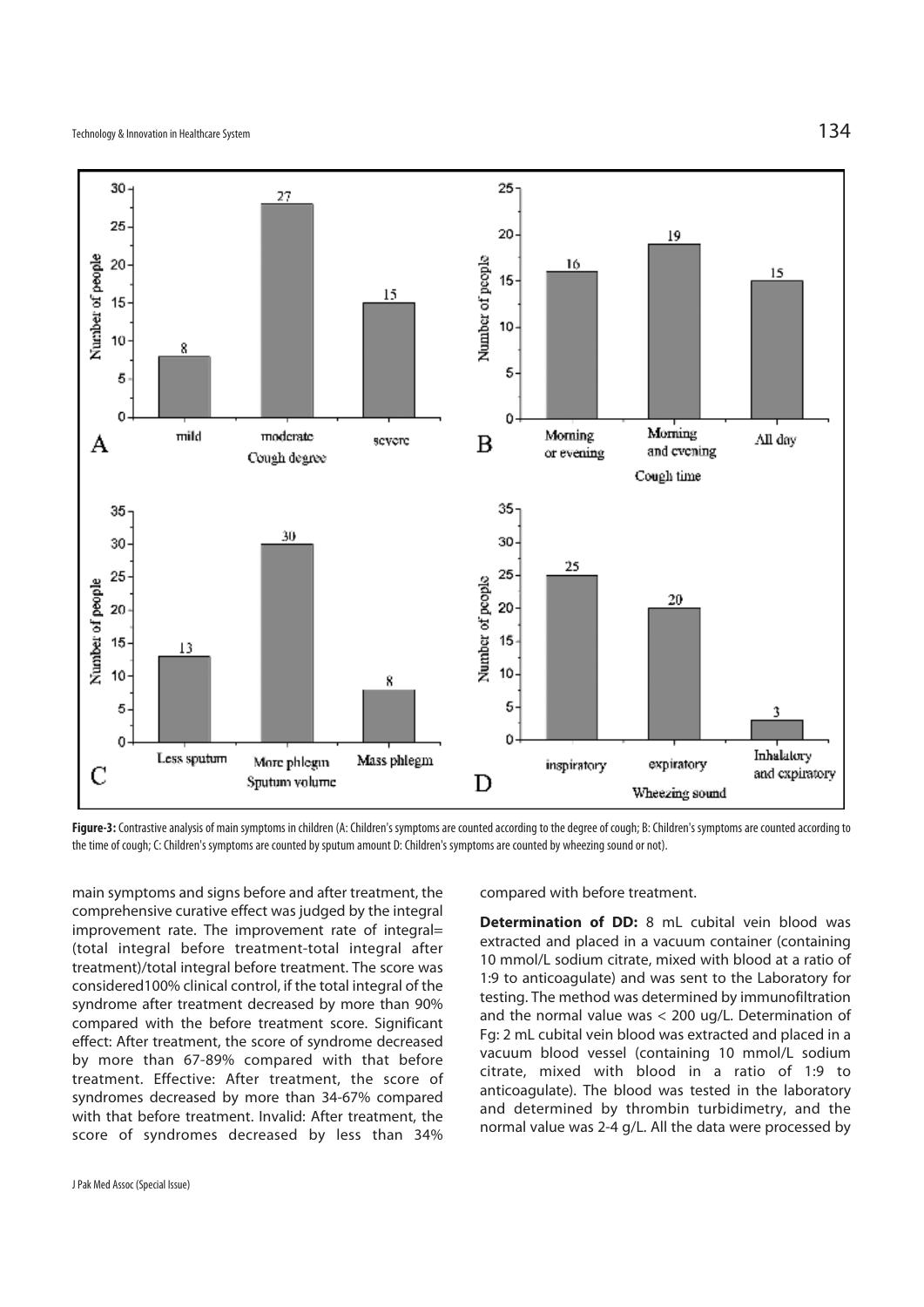

**Figure-4:** Contrast chart of clinical syndromes (The abscissa is 1. Wind and cold invade the lung. 2. Wind and heat invade the lung. 3. Phlegm and dampness obstruct the lung. 4. Lung and spleen are qi deficiency. 5. Spleen and kidney are yang deficiency. 6. Lung and kidney are yin deficiency).

SPSS version13.0 statistical software. The t-test and chisquare test were carried out for measurement data and counting data, respectively, while Ridit was used to analyse the grade data.

A total of 50 children with asthma were observed. Among them, there were 42 males (74%) and 8 females (26%). The age of the children ranged from 0.5 to 9 years. The age distribution is shown in Figure-1A. Among the children, the age of first attack was 0-3 years (80%), 3-6 years (16%) and (4%) in 6-9 years, as shown in Figure-1B. The results revealed that, 44 (88%) cases were caused by respiratory tract infection, 4(8%) children had consumed seafood, one case was caused by influenza vaccine injection and

one case by intense activity. It could be seen that respiratory tract infection was an important inducing factor of the asthma attack, as shown in Figure-2A. The wheezing sound could be divided into exhalative wheezing sound and wheezing sound both in inhalation and exhalation, as shown in Figure-3.

Figure-4 depicts that number of patients suffering from different syndrome types such as wind-cold invading lung, wind-heat invading lung, phlegm-dampness obstructing lung, lung-qi deficiency, spleen-kidney Yang deficiency and lung-kidney Yin deficiency. Statistical analysis of t-test showed that the main symptoms and signs of the children before and after treatment had a significant difference ( $P > 0.05$ ), and the condition of the children improved remarkably as shown in Table-1. The levels of plasma DD and Fg in patients with acute attack of bronchial asthma were (258.47±24.81) ug/L and (3.71±1.48) g/L, respectively; the levels of plasma DD and Fg in patients with remission of bronchial asthma after treatment were (64.15±5.13) ug/L and (2.68±0.55) g/L; the levels of DD and Fg in patients with acute attack of bronchial asthma were significantly different from those in patients with remission (P<0.05).

### **Discussion**

Although there are national, regional and ethnic differences in the prevalence of asthma, the incidence and mortality of asthma (especially children) are increasing at an alarming rate in most parts of the world in the past 20 years.<sup>20</sup> In the epidemiological survey of asthma carried out in some areas of China, there are at least 20 million asthmatic patients and infants in China.30 The prevalence of asthma in children has been increasing for the last 10 years.<sup>31</sup> WHO reported that the social



**Figure-5:** Comparison of DD and Fg in acute attack and remission (A: Comparison of DD between acute attack and remission; B: Comparison of Fg between acute attack and remission).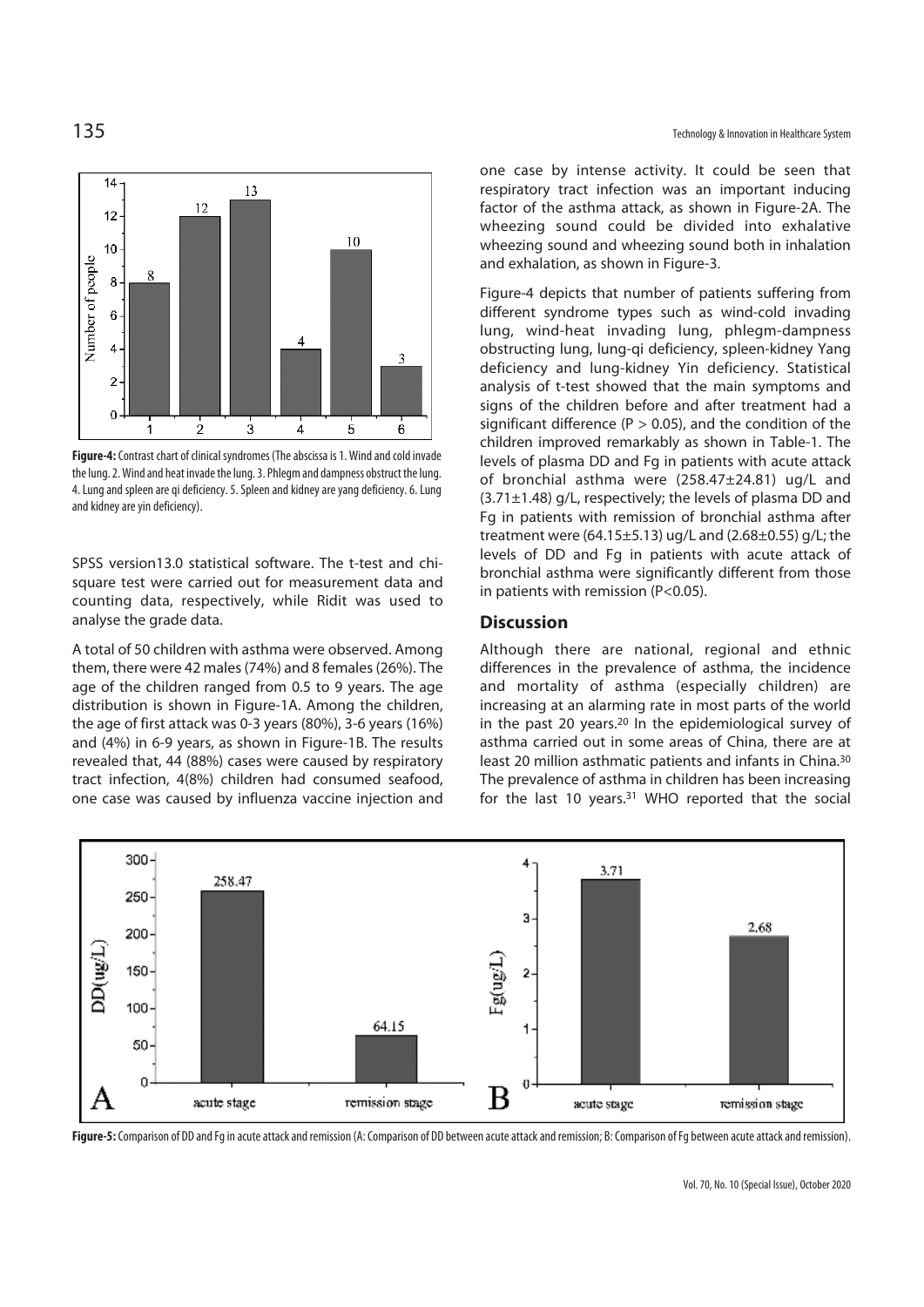burden and economic loss caused by asthma is higher than the total loss of tuberculosis and AIDS.32 The repeated attacks of asthma not only consume huge health resources, but also cause serious physical and mental damage to patients, and cause heavy economic burden to individuals, families and society.33

In this study, a history of allergy was found to be closely related to the onset of asthma in children. More males (36%) were affected than females. This has been reported by another study which found that the majority of children with asthma were boys, in the age group 3-8 years, pre-school and school-age children, with the first episode at the age within 4 years.34

It has also been found that asthma is prone to occur at night and in autumn. Infection, allergen contact and excessive exercise, can induce an acute attack of asthma. Timely diagnosis of asthma and systematic and standardized treatment can control asthma and reduce the acute attack which was supported by our study also.35 Another study showed that serum allergens of the elderly were usually inhaled allergens, while those of the infants were mainly ingested allergens.36 In our study, there were 2 cases of drug allergy, 3 cases of food allergy, 28 cases of allergic rhinitis and 5 cases of urticarial showing serum allergens to be a major cause.

Other studies have shown that family history of asthma and allergies, personal history of allergies, respiratory tract infection in infancy, early addition of inappropriate complementary food, passive smoking, environmental and allergen exposure are risk factors for asthma.37 In our study, there were 22 cases with a family history, including 19 males and 3 females.

In addition, it has been found that the protective factors of asthma are childbirth, breastfeeding, high education of parents and health education during pregnancy.38 To sum up, there are many factors affecting children's asthma. Indoor odour, humidity, new furniture purchase and redecoration, tobacco smoke and pet keeping have significant effects on children's asthma and allergic diseases.39

It was another research focus to introduce the constitution of traditional Chinese medicine into the prevention and treatment of children's asthma and to explore the distribution of constitution and syndrome types of children with asthma in different stages.40,41 On the other hand, sounds were divided into mild and heavy coughs. The amount of sputum was divided into a small amount, more sputum and a large amount of sputum. In the investigation, syndrome types were studied according to

six syndrome types, including wind-cold invading lung, wind-heat invading lung, phlegm-dampness obstructing lung, lung-qi deficiency, spleen-kidney Yang deficiency and lung-kidney Yin deficiency. Among them, 8 cases suffered from wind-cold. There were 12 cases of wind-heat invading the lung, 13 cases of lung-spleen deficiency, 4 cases of phlegm-dampness obstructing the lung, 10 cases of spleen-kidney Yang deficiency and 3 cases of lungkidney Yin deficiency. The main symptoms and signs (cough, wheezing, phlegm and wheezing) during the acute attack of asthma were selected as the main indicators to observe the severity of asthma.

A close relationship between syndrome types and physical characteristics in children with asthma attack has been shown by researchers.<sup>42</sup> Studies have also proved that the children developing asthma had qi deficiency, cold drink and stop lung syndrome, phlegm heat dampness and heat dampness. External cold lung heat syndrome is mainly characterized by qi deficiency and heat dampness, and deficiency and excess are mixed with Yang deficiency, heat dampness, Qi deficiency, blood stasis, phlegm dampness and heat dampness.<sup>43</sup>

At present, there is no single drug for effective treatment of children's asthma. Modern medicine often gives a combination of drugs according to different individuals. Attention should be given to the prevention and treatment of asthma. Besides parents should be guided to choose a good life style and acquire health education to protect their children from developing asthma.

#### **Conclusion**

The selected 50 children were diagnosed and categorized according to cough, wheezing, sputum ringing and wheezing sound. The diagnostic symptoms were divided into TCM diagnostic statistics and western medicine diagnostic scores. The results showed that the main cause of asthma in Chinese children was respiratory tract infection caused by cold air. By comparing symptomatology it was observed that most children had moderate to severe symptoms. The lung-qi deficiency was the most common syndrome type, followed by windheat invading the lung, spleen-kidney yang deficiency, and lastly wind-cold invading the lung. After treatment, there was significant improvement observed in the study children.

**Disclaimer:** This work has not been submitted to any other journal for consideration.

**Conflict of Interest:** We declare that all contributing authors of this paper has no conflict of interest and all have contributed equally for this research work.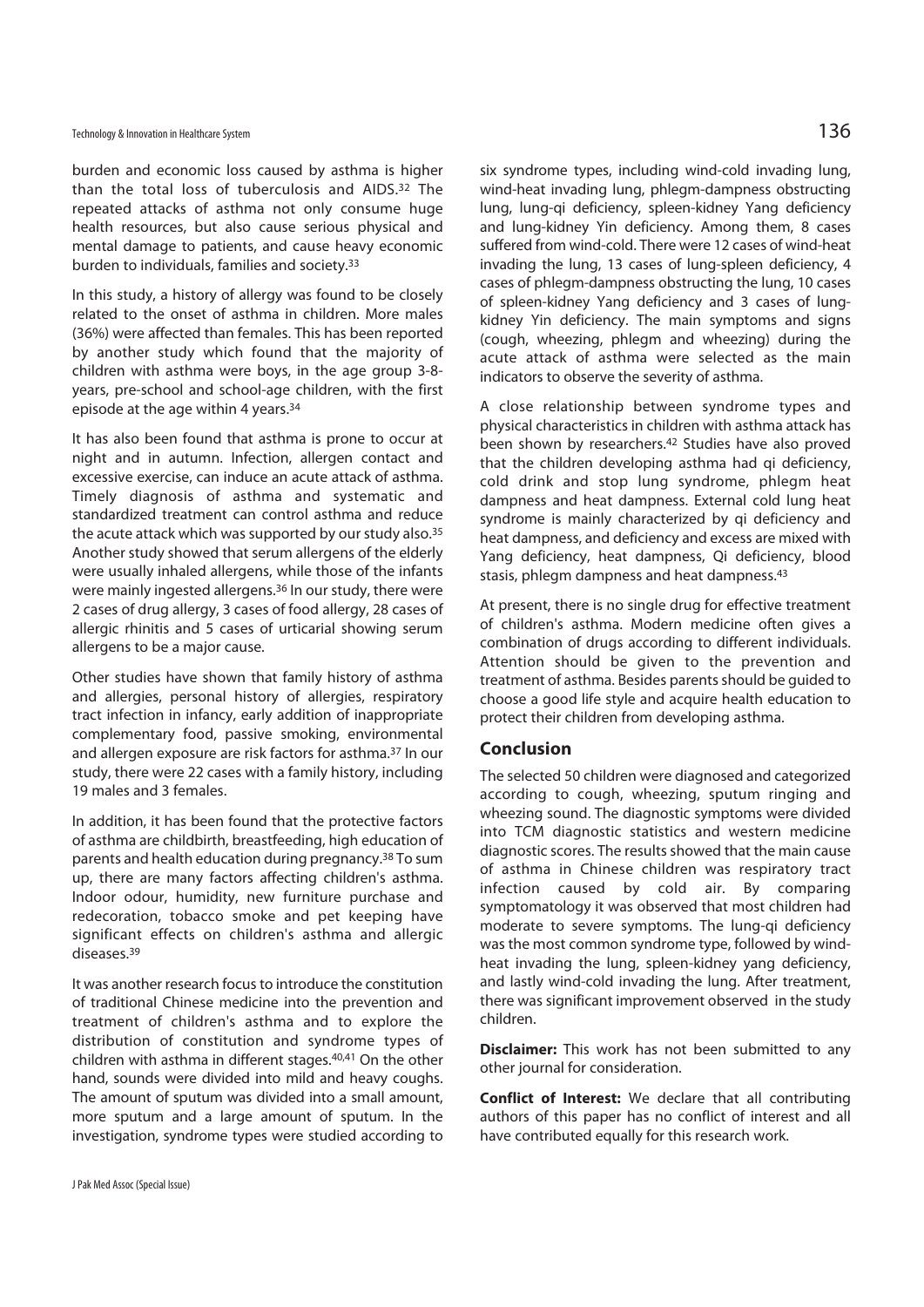**Funding Disclosure:** This work was supported by contributing authors University through internal research grant Heilongjiang Provincial Health and Health Commission.

### **References**

- Radhakrishnan D, Shariff SZ, To T. The influence of prenatal mental health service use on the incidence of childhood asthma: a population-based cohort study. J Asthma 2019;56:395-403. doi: 10.1080/02770903.2018.1466313.
- 2. Du H, Wang Y, Yu J, Shi Y, Li S, Sun W, et al. Prescriptions from Traditional Chinese Medicine compared with salbutamol and montelukast for the treatment of pediatric asthma: a randomized controlled trial. J Tradit Chin Med 2017;37:522-9.
- 3. Wang Z, Li J, Xie Y, Yu X, Zhang Z. Traditional Chinese medicine ZHENG identification of bronchial asthma: Clinical investigation of 2500 adult cases. Complement Ther Med 2017;30:93-101. doi: 10.1016/j.ctim.2016.12.003.
- 4. Hu XY, Zhang H, Rong YY, Zhang MH, Zhang XN. Clinical observation on treatment of type 2 cardiac and kidney syndrome by combination of traditional Chinese and Western medicines. Zhongguo Zhong Yao Za Zhi 2017;42:3815-18. doi: 10.19540/j.cnki.cjcmm.20170901.009.
- 5. Zhang M, Sun Z, Sun J, Suo A, Ashraf MA. Evaluation Method for Effective Coastal Repair in Moon Bay, Yingkou, China. J Coast Res 2018;82(Suppl 1):186-92. Doi: 10.2112/SI82-027.1
- 6. Jalal KCA, Alifah FK, Faizul HNN, Mamun AA, Kader MA, Ashraf MA. Diversity and Community Composition of Fishes in the Pusu River (Gombak, Malaysia). J Coast Res 2018;82(Suppl 1):150-5. Doi: 10.2112/SI82-021.1
- 7. Chen X, Su Y, Huang M. Comparison and analysis of application effect of traditional paper operation method and digital information system in hemodialysis. Matrix Sci Med 2018;2:1-3. DOI: 10.26480/msm.02.2018.01.03
- 8. Farid A, Khalig T, Sher HA, Mushtag A, Abid A, Renal clearance and urinary excretion of Moxifloxacin in healthy male volunteers. Matrix Sci Pharma 2018;2:19-22. DOI: 10.26480/msp.01.2018.19.22
- 9. Afzal MNI, Lawrey R, Anaholy MS, Gope J. A comparative analysis of the efficiency and productivity of selected food processing industries in Malaysia. Malays J Sustain Agric 2018;2:19-28. DOI: 10.26480/mjsa.01.2018.19.28
- 10. Howlader MHK, Islam MN, Biswa S, Uddin ME, Shila A, Haque MZ, et al. Salt tolerance of chili genotypes during germination and seedling growth. Malays J Halal Res 2018;1:1-7. DOI: 10.26480/mjhr.02.2018.01.07
- 11. Lijie L, Feng Y. A study on the Rhythm and Respiratory Characteristics of Zhuang. Acta Sci Malays 2018;2:26-8. DOI: 10.26480/asm.01.2018.26.28
- 12. Qiao F. Research on design principles of visual identity in campus environment. Sci Herit J 2018;2:1-3. DOI: 10.26480/gws.01.2018.01.03
- 13. Afzal M, Fatima K, Khalid P, ul-Haq E, Abbas A, Durrani S, et al. Internet Of Things Its Environmental Applications And Challenges. Environ Contam Rev 2018;1:1-3. DOI: 10.26480/ecr.02.2018.01.03
- 14. Al-Malah KI, Al Mansoori HS, Al Mansoori ARM, Al Hamadi MAA, Al Mansoori GM. Production Of Ammonia At Relatively Low P, T: Aspen Process Economic Analysis. Acta Chem Malay 2018;2:1-5. DOI: 10.26480/acmy.01.2018.01.05
- 15. Tawari A, Brika B, Bradshaw S, Jacobs E. Development Of A Cellulose Acetate Hollow-Fine-Fibre Membrane. Acta Chem Malay 2018;2:29-44. DOI: 10.10.26480/acmy.02.2018.29.44
- 16. Zhang MJ. Disease-syndrome combination in integrated traditional Chinese and Western medicine in andrology: Confusions and countermeasures in studies. Zhonghua Nan Ke

Xue 2017;23:579-82.

- 17. Gao P, Zhao J, Xie J. PTX3 and D-dimer in children with asthma: A real-world study-Reply. Clin Exp Allergy 2019;49:552. doi: 10.1111/cea.13363.
- 18. Bansal DP, Maazuddin M, Viquasuddin M. Pulmonary Embolism Mimicking Acute Severe Asthma. J Assoc Physicians India 2018;66:11-2.
- 19. Jones TL, Owen J, Elliott S, Brown T, Reynish D, Mistry H, et al. Physiological and biological predictors of length of stay and recovery in adults with acute asthma: An observational cohort study. Clin Respir J 2018;12:200-6. doi: 10.1111/crj.12516.
- 20. Licari A, Marseglia G, De Amici M, Ciprandi G. Pentraxin 3 and Ddimer in children with asthma: A real-world study. Clin Exp Allergy 2019;49:550-1. doi: 10.1111/cea.13364.
- 21. Tsurumaki H, Matsuyama T, Ezawa K, Koga Y, Yatomi M, Aoki-Saito H, et al. Rapid Effect of Benralizumab for Hypereosinophilia in a Case of Severe Asthma with Eosinophilic Chronic Rhinosinusitis. Medicina (Kaunas) 2019;55:336. doi: 10.3390/medicina55070336.
- 22. Lee PH, Fu PK. Pulmonary Embolism and Severe Asthma: Case Report and Literature Review. Medicina (Kaunas) 2019;55:647. doi: 10.3390/medicina55100647.
- 23. Kann K, Long B, Koyfman A. Clinical Mimics: An Emergency Medicine-Focused Review of Asthma Mimics. J Emerg Med 2017;53:195-201. doi: 10.1016/j.jemermed.2017.01.005.
- 24. Mohamed FN, Rasha SY, Mai EA, Mona AF, Youssra MG. Prothrombotic state assessment in asthma and its relation to asthma severity and effect of inhaled corticosteroids. Egypt J Chest Dis Tuberc 2019;68:68-73. DOI: 10.4103/ejcdt.ejcdt\_100\_18
- 25. Miraglia Del Giudice M, Indolfi C, Ciprandi G, Decimo F, Campana G, Umano GR, et al. Magnesium alginate in children with uncontrolled asthma. J Biol Regul Homeost Agents 2019;33:593-9.
- 26. Han XJ, Liu MY, Lian ZH, Wang LY, Shi NN, Zhao J. Clinical application evaluation of Guidelines for Diagnosis and Treatment of Internal Diseases in Traditional Chinese Medicine. Zhongguo Zhong Yao Za Zhi 2017;42:3233-37. doi: 10.19540/j.cnki.cjcmm.20170623.003.
- 27. Wang T, Xu C, Pan K, Xiong H. Acupuncture and moxibustion for chronic fatigue syndrome in traditional Chinese medicine: a systematic review and meta-analysis. BMC Complement Altern Med 2017;17:163. doi: 10.1186/s12906-017-1647-x.
- 28. Tochino Y, Asai K, Shuto T, Hirata K. Asthma-COPD overlap syndrome-Coexistence of chronic obstructive pulmonary disease and asthma in elderly patients and parameters for their differentiation. J Gen Fam Med 2017;18:5-11. doi: 10.1002/jgf2.2.
- 29. Li Y, Li GP. Oxidative stress in asthma: a distinct clinical and pathologic feature? J Biol Regul Homeost Agents 2016;30:1053-57.
- 30. Yalcin AD, Cilli A, Bisgin A, Strauss LG, Herth F. Omalizumab is effective in treating severe asthma in patients with severe cardiovascular complications and its effects on sCD200, d-dimer, CXCL8, 25-hydroxyvitamin D and IL-1? levels. Expert Opin Biol Ther 2013;13:1335-41. doi: 10.1517/14712598.2013.819338.
- 31. Fu GQ, Jiang YF, Liu LP, Liu HY, Zhou J, Cui XW, et al. Effects of PM2.5 Exposure in Different Air Quality Grades on Daily Outpatient Visits for Childhood Asthma in Shijiazhuang, China. Biomed Environ Sci 2018;31:888-92. doi: 10.3967/bes2018.120.
- 32. Bousquet J, Mantzouranis E, Cruz AA, Aït-Khaled N, Baena-Cagnani CE, Bleecker ER, et al. Uniform definition of asthma severity, control, and exacerbations: document presented for the World Health Organization Consultation on Severe Asthma. J Allergy Clin Immunol 2010;126:926-38. doi: 10.1016/j.jaci.2010.07.019.
- 33. Geier DA, Kern JK, Geier MR. Demographic and neonatal risk factors for childhood asthma in the USA. J Matern Fetal Neonatal Med 2019;32:833-7. doi: 10.1080/14767058.2017.1393068.